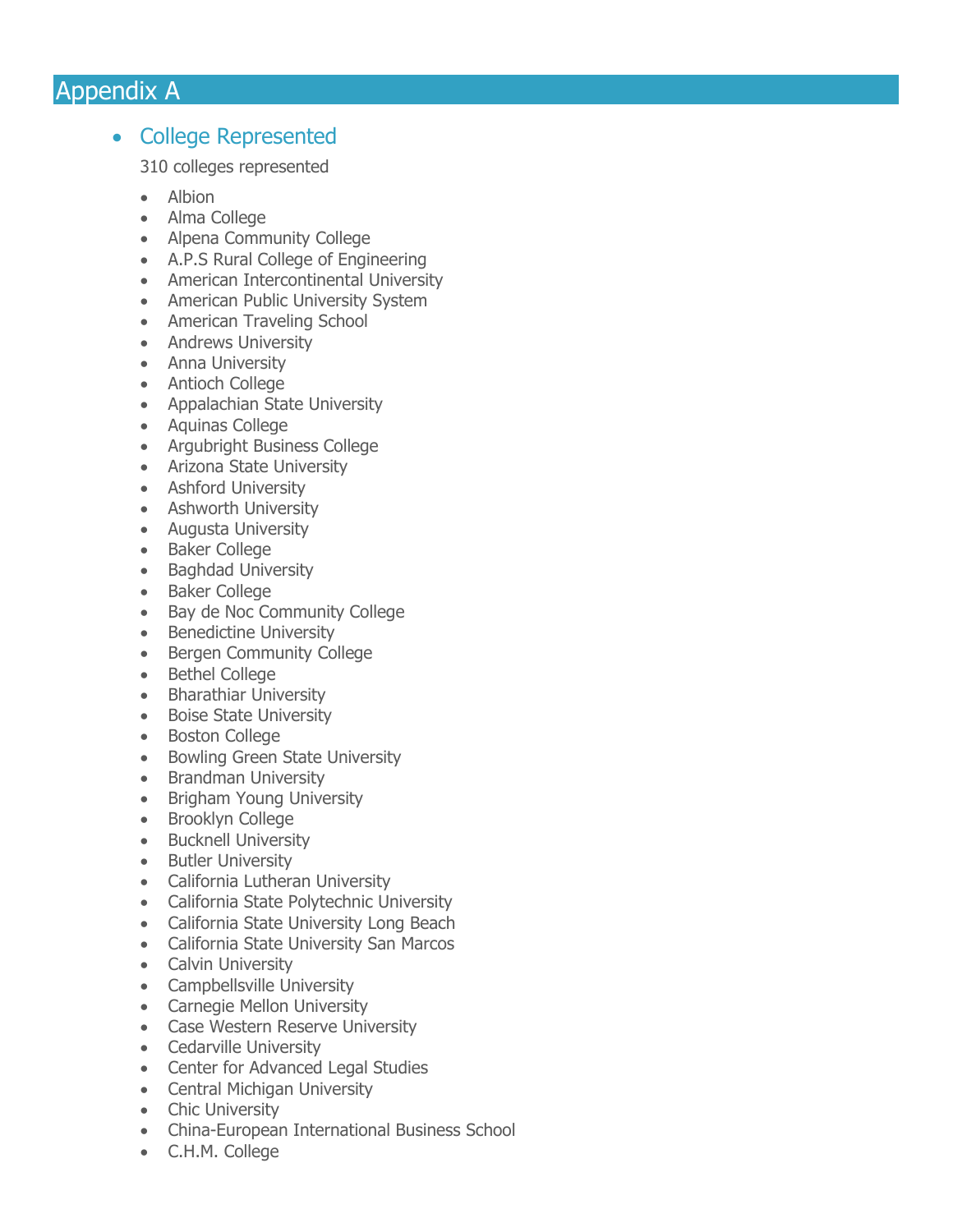- City University of New York
- Claremont McKenna College
- Cleary University
- Clemson University
- Cleveland State University
- Coastal College
- College for Creative Studies
- Colorado College
- Colorado Technical University
- Columbia College
- Concordia University
- Cornell University
- Cornerstone University
- Davenport University
- Delta College
- DePaul University
- DePauw University
- Detroit College of Business
- DeVry University
- Dorsey University
- Duke University
- Eastern Illinois University
- Eastern Michigan University
- Eastern Oregon University
- ECPI University
- El Camino City College
- Elmira College
- Embry-Riddle Aeronautical University
- Everest Institute
- Excelsior University
- Fashion Institute of Technology
- Ferris State University
- Florida Agricultural and Mechanical University
- Francis Xavier Engineering College
- Franklin University
- Full Sail University
- G.B. Pant University of Agriculture and Technology
- Georgia Institute of Technology
- Georgetown University
- Gogebic Community College
- Grand Canyon University
- Grand Rapids Educational Center
- Grand Rapids Community College
- Grand Valley State University
- Great Lakes Christian College
- Hamdard University of Management Sciences
- Hampton University
- Hawaii Pacific University
- Henry Ford College
- Hillsdale College
- Hocking College
- Hope College
- Hopkins College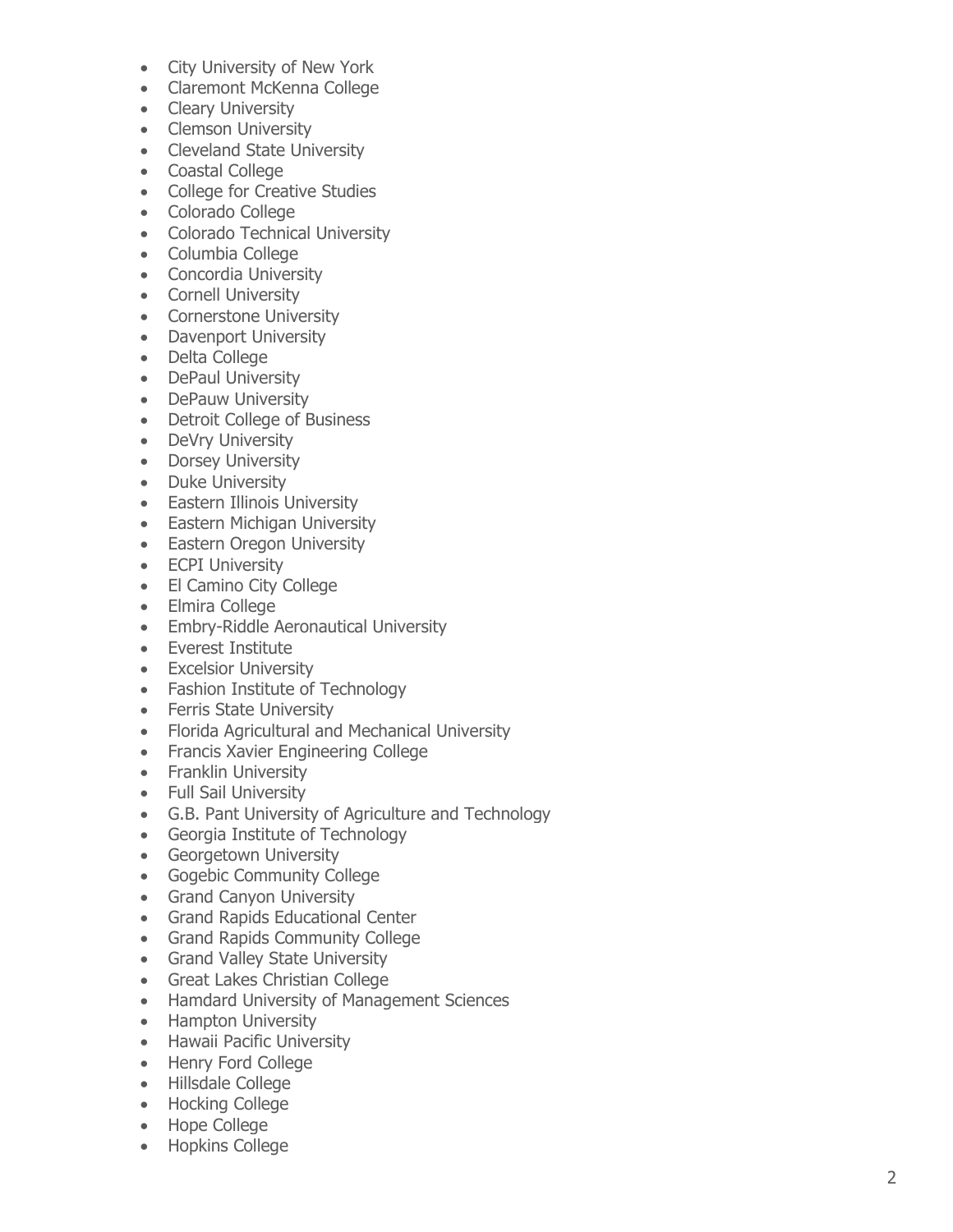- Howard University
- Illinois Institute of Art
- Illinois Institute of Technology
- Illinois State University
- Indiana State University
- Indiana Tech
- Indiana Wesleyan University
- Iowa State University
- Ithaca College
- ITT Technical Institute
- Ivy Tech Community College
- James Madison University
- Jawaharlal Nehru Technological University
- Jiangsu University
- John Hopkins University
- Johnson and Wales University
- Kalamazoo College
- Kalamazoo Valley Community College
- Kansas Wesleyan University
- Kentucky Christian University
- Kellogg Community College
- Kendall College of Art and Design
- Kent State University
- Kettering University
- Kharazmi University
- Kirksville College of Osteopathic Medicine
- Kirtland Community College
- K L University
- Lake Michigan College
- Lake Superior State University
- Lansing Community College
- Lawrence Technological University
- Liberty University
- Loop Jr College
- Macomb Community College
- Madonna University
- Manipal University
- Marist College
- Marquette University
- Massachusetts Institute of Technology
- McMaster University
- Metropolitan Community College
- Miami University
- Michigan State University
- Michigan Technological University
- Mid-Michigan Community College
- Middle Tennessee State University
- Middle East Technical University
- Mills College
- Milwaukee School of Engineering
- Minnesota State University
- Montclair State University
- Morehead State University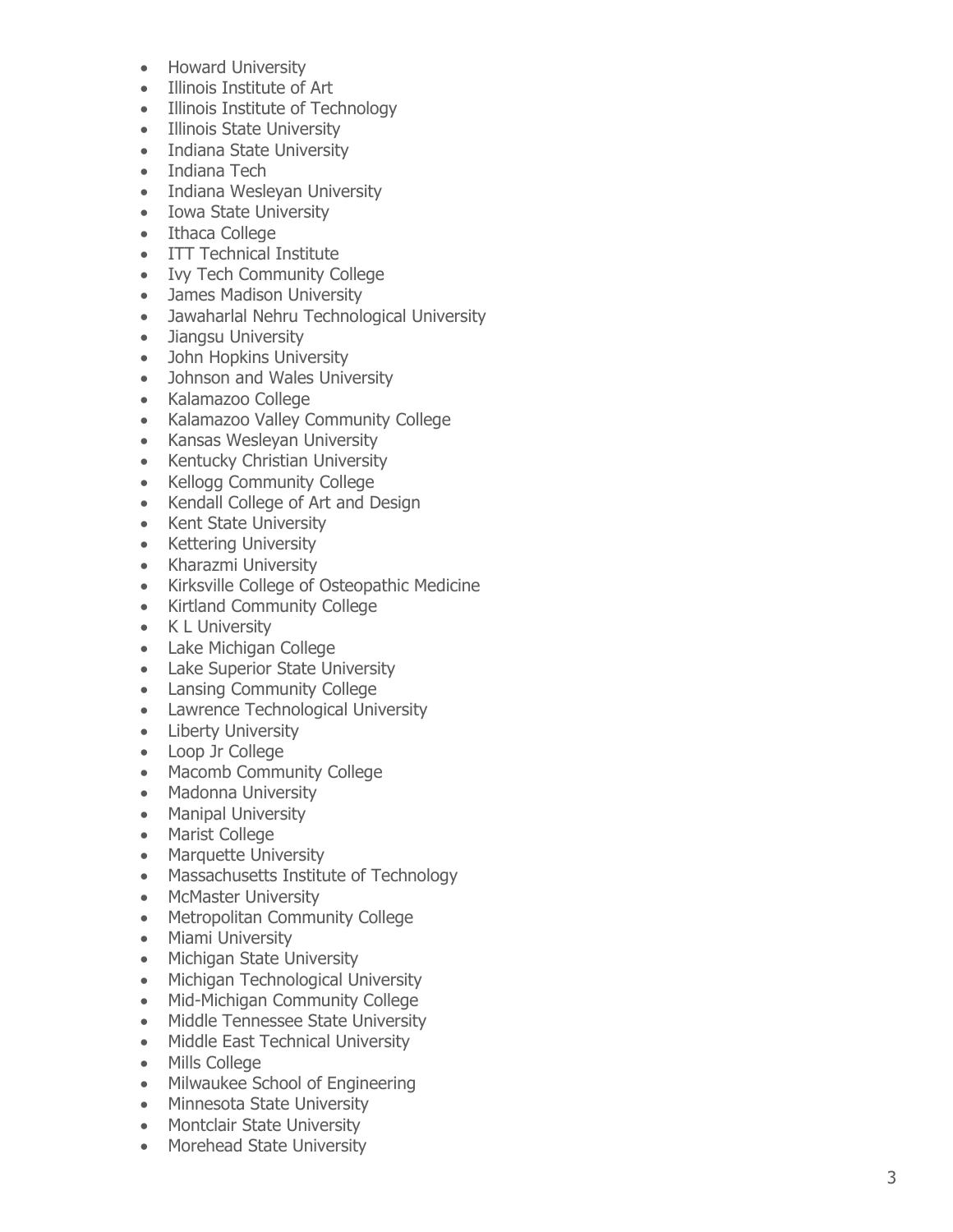- Mott Community College
- Motorcycle Mechanics Institute
- Muskegon Community College
- Nashville State Technical Institute
- National Institute of Technology
- National University of Natural Medicine
- New York University
- North Carolina State University
- North Central Michigan College
- Northcentral University
- Northeastern University
- Northern Arizona University
- Northern Illinois University
- Northern Michigan University
- North Park University
- Northwestern Michigan College
- Northwestern University
- Northwood University
- Nova Southeastern University
- Oakland Community College
- Oakland University
- Ohio State University
- Olive Harvey College
- Olivet College
- Pace University
- Penn Foster College
- Pen State Behrend
- Pennsylvania State University
- Pepperdine University
- Pondicherry University
- Princeton University
- Punjab University Lahore
- Purdue University
- Queens University Belfast
- Rochester Institute of Technology
- Roberts Wesleyan College
- Rochester College
- Roosevelt University
- Ross Medical Education Center
- Saginaw Valley State University
- Saint John's University
- San Jose State University
- Sanford Brown College
- Santa Clara University
- Savannah College of Art and Design
- Schoolcraft Community College
- Seattle University
- Siena Heights University
- Southern Adventist University
- Southern New Hampshire University
- Southern Ohio College
- South Hampton Institute of Technology
- Spring Arbor University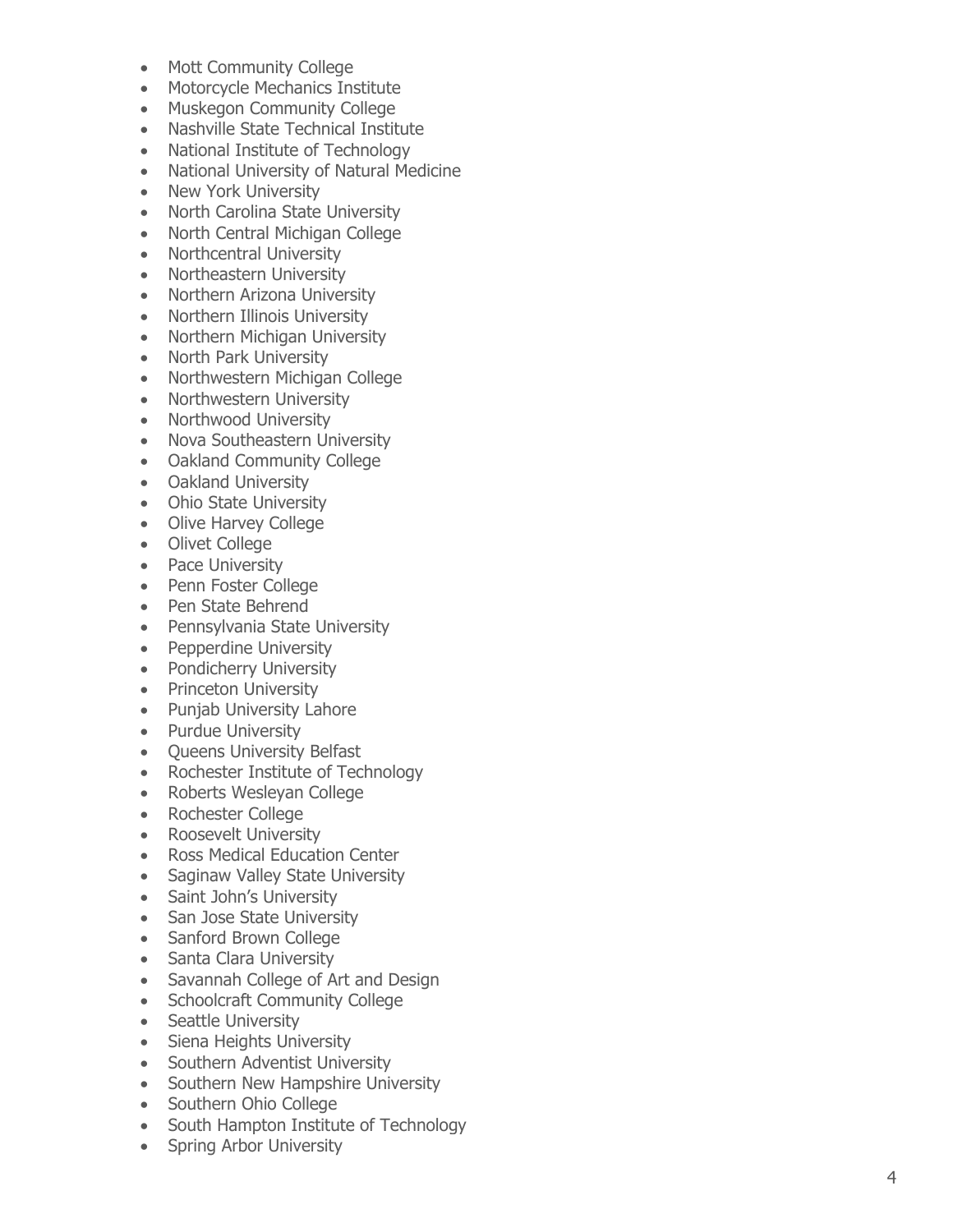- St. Bonaventure University
- St. Joseph's College
- St. Louis Christian College
- St. Olaf College
- State University of New York
- Stony Brook University
- Sullivan University
- Tampa College
- Tennessee State University
- Tennessee Tech University
- Texas A&M University
- Texas Tech University
- Thapar University
- The Art Institute of Colorado
- The Chicago School of Professional Psychology
- The College for Creative Studies
- The College of William and Mary
- The Fuqua School of Business
- The George Washington University
- The Maharaja Sayajirao University
- The Salon Professional Academy
- Thomas Edison State University
- Thunderbird School of Global Management
- Trine University
- Trinity College Dublin
- Trinity International University
- Truman State University
- Washington State University
- Wayne State University
- Western Michigan University
- Wright State University
- United States Military Academy
- University of Aberdeen
- University of Akron
- University of Alaska
- University of Arkansas
- University of Bucharest
- University of California
- University of Central Florida
- University of Chicago
- University of Cincinnati
- University of Colorado
- University of Connecticut
- University of Dayton
- University of Detroit Mercy
- University of Evansville
- University of Florida
- University of Hard Knocks
- University of Hawaii
- University of Illinois
- University of Kansas
- University of Karachi
- University of Kentucky